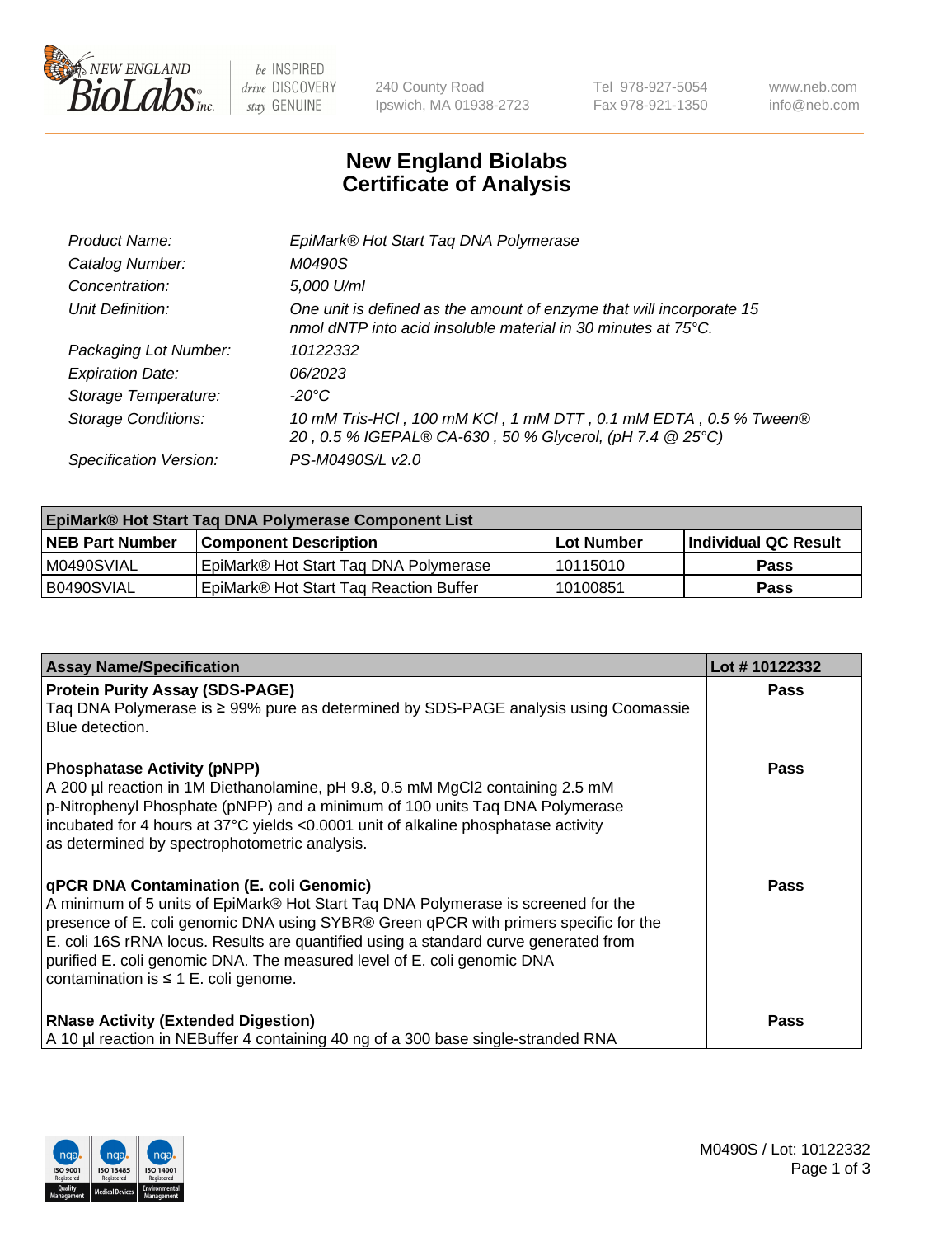

be INSPIRED drive DISCOVERY stay GENUINE

240 County Road Ipswich, MA 01938-2723 Tel 978-927-5054 Fax 978-921-1350

www.neb.com info@neb.com

| <b>Assay Name/Specification</b>                                                                                                                                                                                                                                                                                                                                                                                                                                                               | Lot #10122332 |
|-----------------------------------------------------------------------------------------------------------------------------------------------------------------------------------------------------------------------------------------------------------------------------------------------------------------------------------------------------------------------------------------------------------------------------------------------------------------------------------------------|---------------|
| and a minimum of 1 µl of EpiMark® Hot Start Taq DNA Polymerase is incubated at 37°C.<br>After incubation for 16 hours, >90% of the substrate RNA remains intact as<br>determined by gel electrophoresis using fluorescent detection.                                                                                                                                                                                                                                                          |               |
| PCR Amplification (Hot Start 2 kb Lambda DNA)<br>A 50 µl reaction in EpiMark® Hot Start Taq Reaction Buffer in the presence of 200 µM<br>dNTPs and 0.2 µM primers containing 20 pg Lambda DNA and 100 ng Human Genomic DNA<br>with 1.25 units of EpiMark® Hot Start Taq DNA Polymerase for 30 cycles of PCR<br>amplification results in an increase in yield of the 2 kb Lambda product and a<br>decrease in non-specific genomic bands when compared to a non-hot start control<br>reaction. | <b>Pass</b>   |
| Inhibition of Primer Extension (Hot Start, Radioactivity Incorporation)<br>A 50 µl primer extension assay in ThermoPol® Reaction Buffer in the presence of 200<br>µM dNTPs including [3H]-dTTP, containing 15 nM primed single-stranded M13mp18 with<br>2.5 units of EpiMark® Hot Start Taq DNA Polymerase incubated for 16 hours at 25°C<br>yields >95% inhibition when compared to a non-hot start control reaction.                                                                        | <b>Pass</b>   |
| <b>Non-Specific DNase Activity (16 Hour)</b><br>A 50 µl reaction in NEBuffer 2 containing 1 µg of T3 or T7 DNA in addition to a<br>reaction containing Lambda-HindIII DNA and a minimum of 5 units of EpiMark® Hot<br>Start Taq DNA Polymerase incubated for 16 hours at 37°C results in a DNA pattern<br>free of detectable nuclease degradation as determined by agarose gel<br>electrophoresis.                                                                                            | <b>Pass</b>   |
| Single Stranded DNase Activity (Hot Start, FAM-Labeled Oligo)<br>A 50 µl reaction in ThermoPol® Reaction Buffer containing a 10 nM solution of a<br>fluorescent internal labeled oligonucleotide and a minimum of 25 units of Taq DNA<br>Polymerase incubated for 30 minutes at 37°C and 75°C yields <10% degradation as<br>determined by capillary electrophoresis.                                                                                                                          | <b>Pass</b>   |
| <b>Endonuclease Activity (Nicking)</b><br>A 50 µl reaction in ThermoPol® Reaction Buffer containing 1 µg of supercoiled<br>PhiX174 DNA and a minimum of 20 units of Taq DNA Polymerase incubated for 4 hours at<br>37°C and 75°C results in <10% conversion to the nicked form as determined by agarose<br>gel electrophoresis.                                                                                                                                                               | <b>Pass</b>   |

This product has been tested and shown to be in compliance with all specifications.

One or more products referenced in this document may be covered by a 3rd-party trademark. Please visit <www.neb.com/trademarks>for additional information.